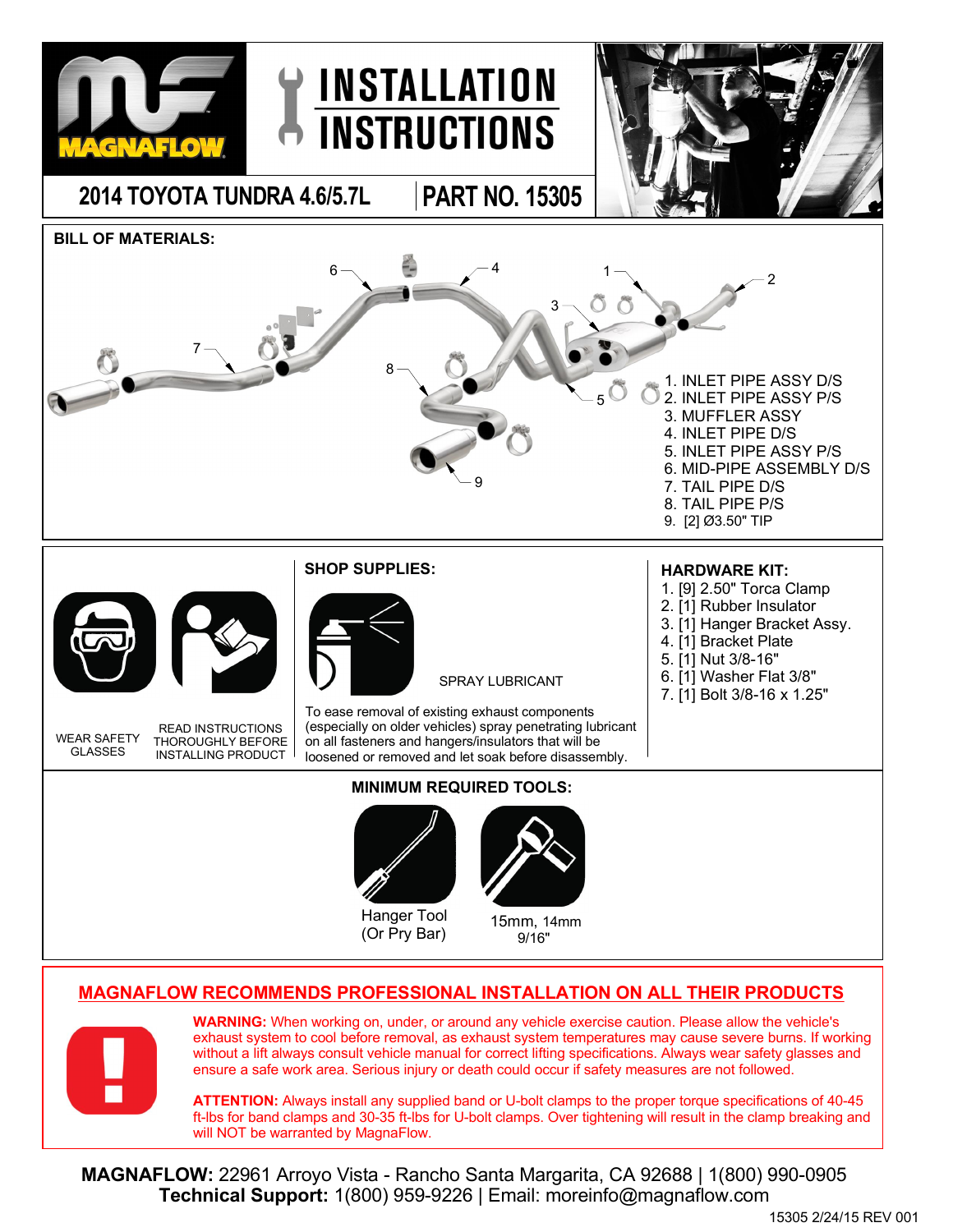## **INSTALLATION INSTRUCTIONS**



**Step 1.** To begin the removal of the OEM system you will need to remove the spare wheel. Next unbolt both inlet flanges at the OEM inlet ipie assembly. Working rearward (with the exhaust supported) extract the hangers from the rubber insulators and remove the OEM exhaust. Do not discard or damage the rubber insulators as they will be used to install the new exhaust system.



**Step 2.** Begin installing of the new system by attaching both of the Inlet Pipe Assemblies to the outlets of the OEM system using the OEM hardware. Next attach the Mufler Assembly to the inlet pipes with supplied clamps and insert the hangers into the rubber insulators. Keep all clamps loose for final adustment of the system.



**Step 3.** Attach the supplied Hanger Bracket Assembly to the vehicles subframe using the Bracket Plate and supplied hardware. There is an existing hole in the subframe located on the drivers side. Loosely install both Inlet Pipes to the muffler Assembly using the supplied 2.50" clamps and engaging the welded hangers to the rubber insulators. Install the Mid Pipe Assembly in a similar fashion locating the welded hanger to the Hanger Bracket Assembly you previouisly installed using the supplied Rubber Insulator.



**Step 4.** Attach the Tail Pipes to the system using the supplied 2.50" clamps. Install the tips using a similar fashion.

**MAGNAFLOW:** 22961 Arroyo Vista - Rancho Santa Margarita, CA 92688 | 1(800) 990-0905 **Technical Support:** 1(800) 959-9226 | Email: moreinfo@magnaflow.com